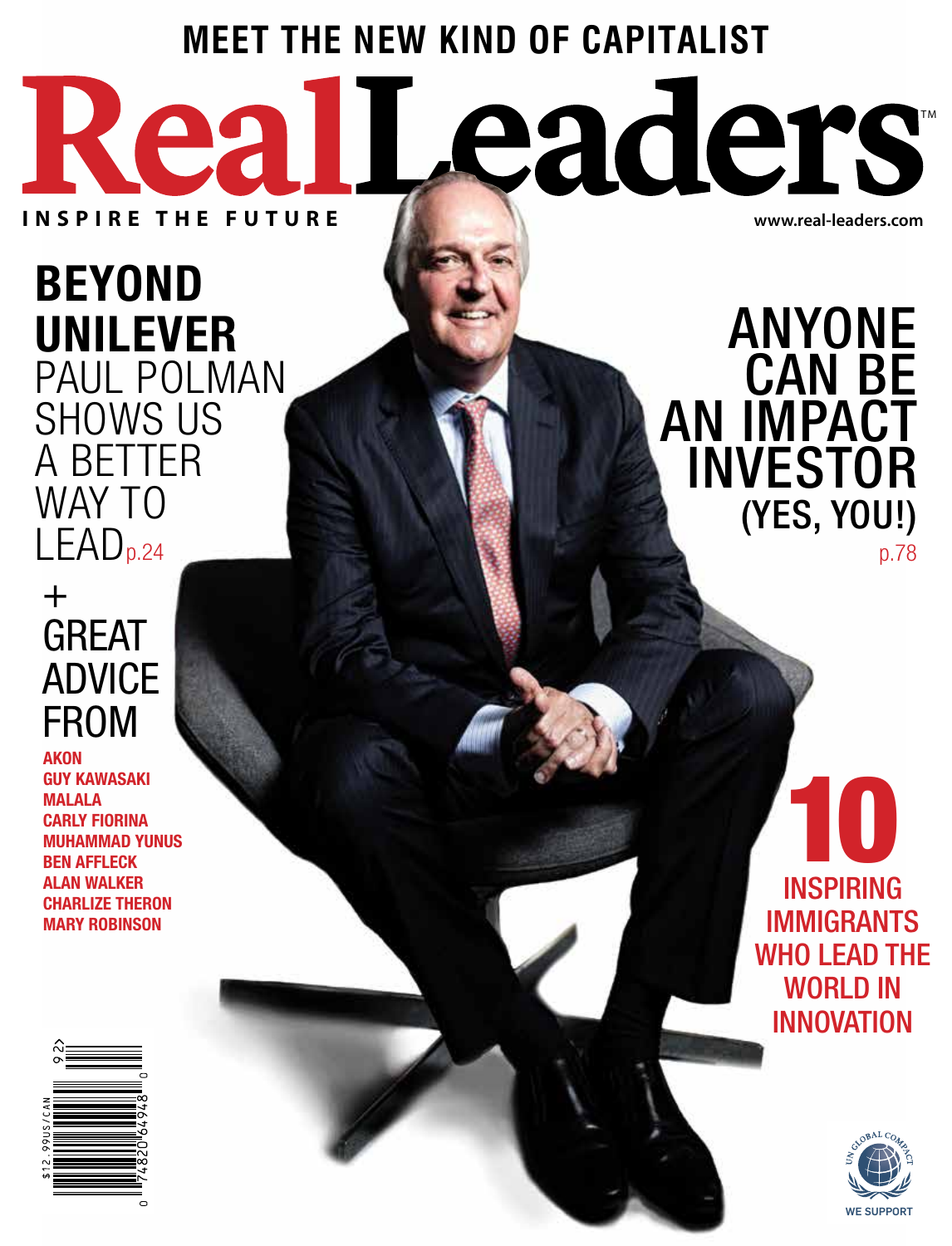Your values define you. But do your money and investments really express who you are? As someone wanting to create positive change with your spending, how do you live up to your principles without compromising performance? Is it possible for your investments to say good things about you, while at the same time doing good things for everyone else? Here's how to start, for all little as \$20.

HOW TO LEAD WITH YOUR MONEY

**JED EMERSON, IMPACTASSETS FRAN SEEGULL, US IMPACT INVESTING ALLIANCE CHARLY KLEISSNER, TONIIC LIESEL PRITZKER SIMMONS, BLUE HAVEN INITIATIVE DEVIN THORPE, SOCIAL GOOD CHAMPION JAMES ROSEBUSH, BEST-SELLING AUTHOR AMY BENNETT, IMPACTASSETS LINDSAY SMALLING, SOCAP**

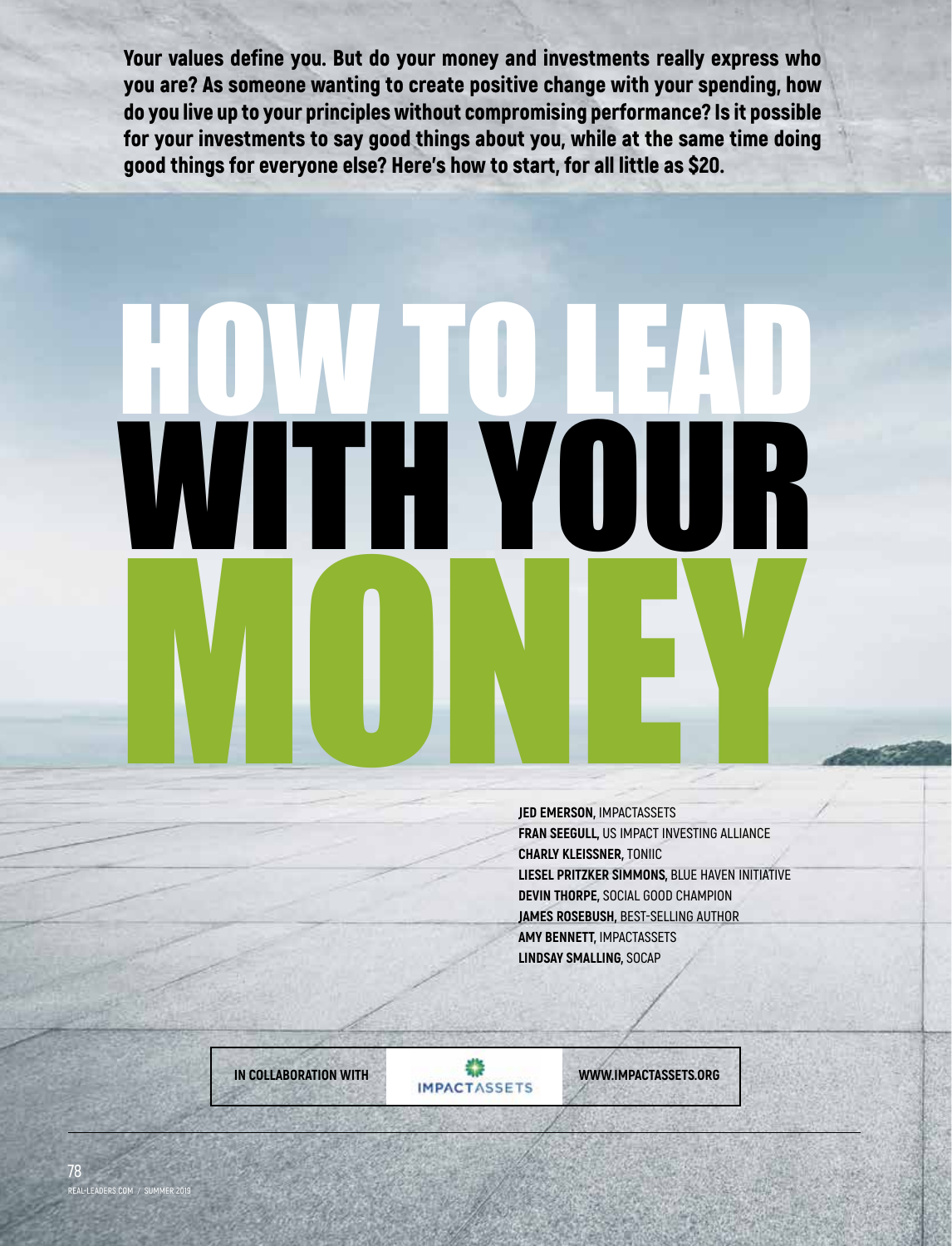#### Understanding the Purpose of Capital

We have become separated from capital and are now at its service, as opposed to it serving us. Our relation with capital comes to define our understanding of self, our value relative to others, our happiness and personal satisfaction, our prospects within this society and the future prospects of our children. Our focus on investing as finance alone has taken us down the wrong path — forcing us to choose between doing well and doing good. In reality, our work, lives, communities, and very Planet are all connected. capital and companies. We cannot pretend to separate money from meaning.

# **01 02 03**

### Why Aligning Task With Tool Matters

By not pursuing a deeper exploration of the purpose of capital, we leave extra-financial value on the table, missing out on the opportunity to more fully integrate purpose with profit. By focusing primarily upon returns for investors we fall short of our potential to invest capital for the benefit of a broader set of stakeholders —including not only our communities and the environment, but also our own potential to use our capital to realize greater personal development for our selves. We must alter our understanding of the purpose of capital.



#### The Evolution of Tomorrow's Purposeful Leaders

While some think of leadership as a function of an individual standing out from the crowd and stepping forward, in fact many of today's most effective leaders are those who realize that before one leads one must have an understanding of purpose, meaning and intent — one must have a grounding in where we are before guiding others toward where we need to be. Leaders of tomorrow understand profit and purpose must be pursued simultaneously if we are to attain our true potential.

Jed Emerson / www.purposeofcapital.org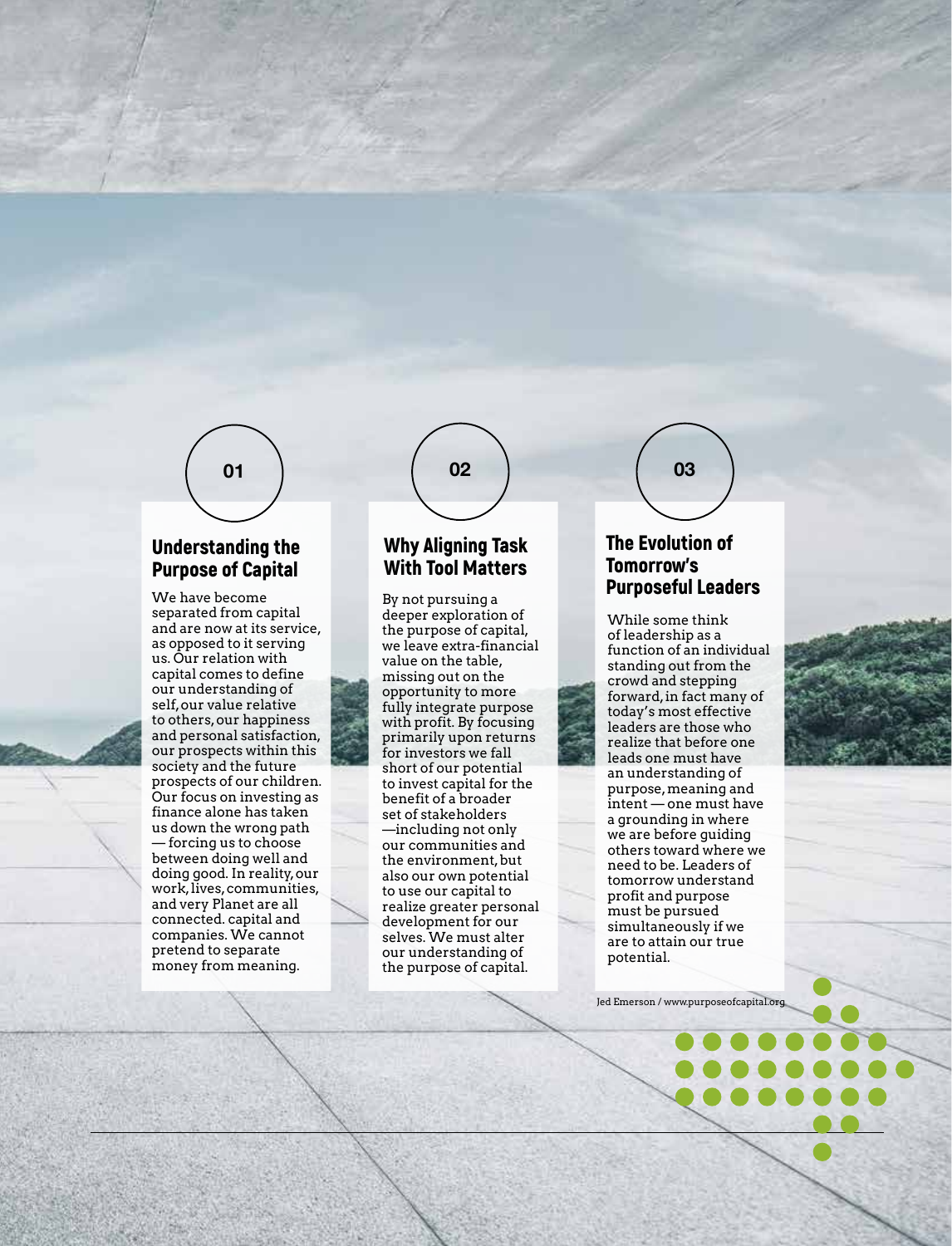### INTRODUCTION **THE PURPOSE OF MONEY**

While we may acknowledge many of the incredible, positive effects finance and capital have had on our world — lifting people out of poverty, bringing electricity (increasingly solar) into previously dark places, and improving housing for a great number of people — the reality is that many of our planet's most critical challenges remain unsolved. Primary health care and secondary education are beyond reach for many. Affordable housing is an issue in both the developed and developing world, and the diverse effects of climate change are making their presence felt. These are not issues that government and non-profits can tackle alone. **While philanthropy and public funding will continue to be important, the reality is that you cannot donate your way out of poverty, or back to a greener planet.** Business has a meaningful role to play in working with other sectors to drive positive change in our world. Whether we're talking about mission-driven for-profits or non-profit social enterprises, the fuel of business is always capital.

 So, what is impact investing and why does it matter? For the past 20 years, a powerful global movement has emerged. Called impact investing, it's changing the world for the better as investors unleash the power of capital for good. Impact investments are investments that generate measurable social and environmental impact as well as financial returns. Impact investing includes a range of financial instruments that share one thing in common: They allow us to "invest with meaning" for real and positive impact in the world around us.

 Using market-based solutions to address social and environmental issues, innovative entrepreneurs are tackling the world's most pressing problems, including poverty, education, health and climate change. These transformative efforts translate into investment opportunities across microfinance, renewable energy, sustainable agriculture, basic services, housing, health care, and education .

 It's important to know that your definition of impact will differ from the person sitting next to you on a plane or at an event. But that's a good thing! It means you're free to pursue different types of social returns, just like you've always pursued the various returns of traditional financial markets.

JED EMERSON IS CHIEF IMPACT STRATEGIST FOR IMPACTASSETS. A NONPROFIT FINANCIAL SERVICES FIRM THAT INCREASES THE FLOW OF CAPITAL TO INVESTMENTS THAT SEEK SOCIAL, ENVIRONMENTAL, AND IMPACT RETURN.



### INVESTMENT TIP #1 **YOU CAN BE AN IMPACT INVESTOR — STARTING NOW**

Impact investing is about engaging your heart, mind, and soul; it's about investing as a human being, taking charge of your investment portfolio, and aligning it with your values. Impact investors don't see their investment activities as an intellectual exercise to make money; they see their investment portfolio as an expression of who they really are. **They lead with their heart, with compassion, empathy, and awareness. They lead with the intention of making a positive contribution to humanity and the planet.**

 At the start, impact investors can be overwhelmed by jargon, products, and "impact washing." My advice is first to know what you own and then detoxify your portfolio by getting rid of investments that are counter to your beliefs. It's best to do this with a trusted investment advisor who supports your impact journey. If your current advisor doesn't fit the bill, then it's time to change that, too.

 As a next step, choose ESG-rated (environmental, social, and governance) products, particularly around your public equity and debt allocations. Explore more profound impact with direct investments through friends in the impact sector or through social venture funds. Don't forget to engage your heart, mind, and soul. **If you only invest with your mind, your impact will be accidental at best, and if you only invest with your heart, you'll likely lose a lot of money.**

 And critically, listen to the current framing between what many call market-rate returns and impact as a black-andwhite type of trade-off. It's not! Impact investors expect an appropriate financial return for the impact they want and for the impact risk they are willing to take. Ultimately, my most important piece of advice is: Don't wait, start now.

CHARLY KLEISSNER IS CO-FOUNDER OF TONIIC, A GLOBAL IMPACT INVESTOR NETWORK AND PLATFORM WHOSE MEMBERS PROMOTE A SUSTAINABLE ECONOMY BY INVESTING IN ENTREPRENEURS, ENTERPRISES, AND FUNDS THAT SEEK TO CHANGE THE WORLD FOR THE BETTER.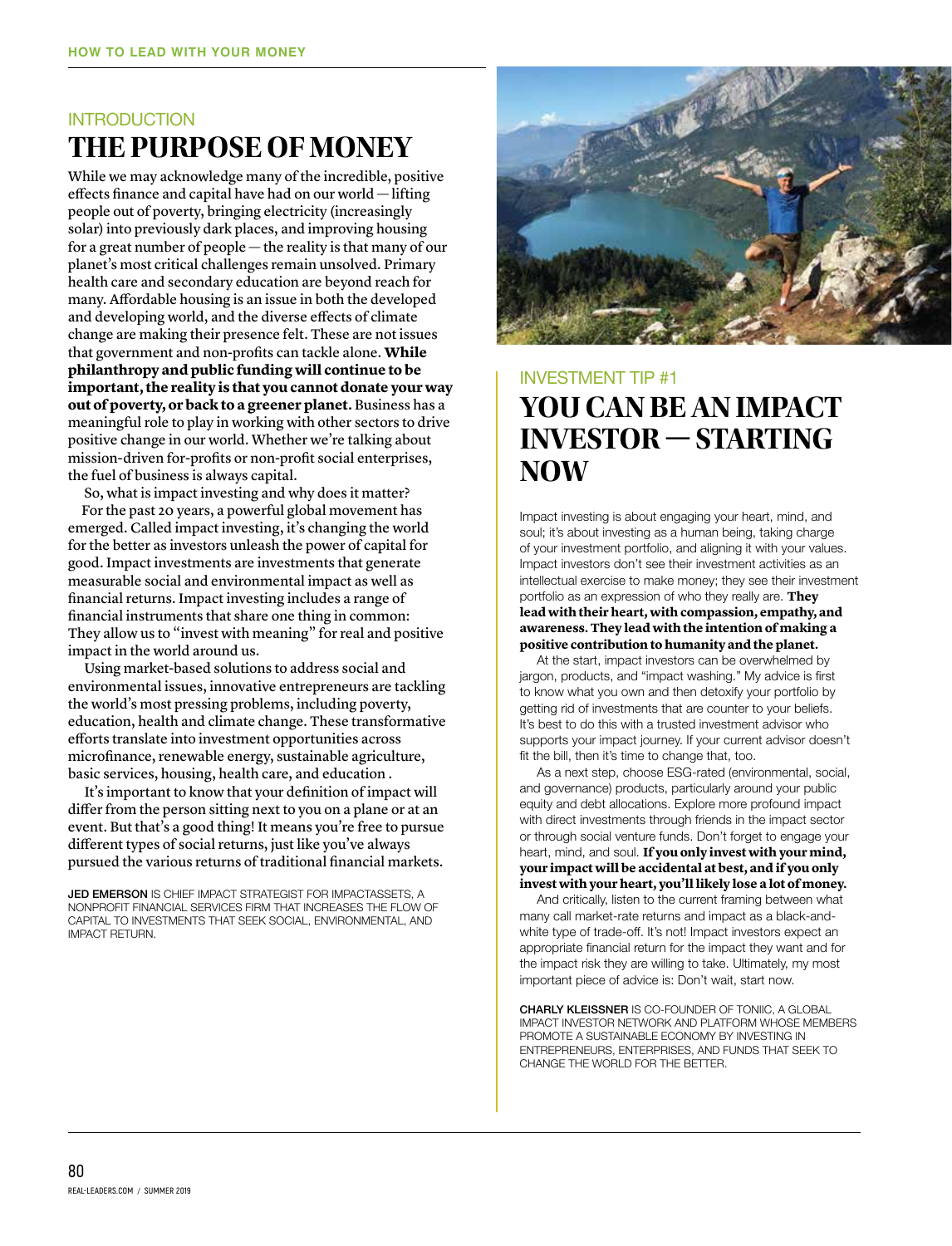"PURPOSE IS NOT A MERE TAGLINE OR MARKETING CAMPAIGN, IT IS A COMPANY'S FUNDAMENTAL REASON FOR BEING."

Larry Fink, CEO Blackrock

### INVESTMENT TIP #2 **ENJOY THE JOURNEY**

Every day, investors make new commitments to being an impact investor. Joining this movement is invigorating, but it can also be overwhelming. Between the alphabet soup of industry jargon and the media buzz, it can be hard to imagine where you and your values fit.

You don't have to dive in head-first, however, and if you're clear about your objectives, it becomes easier to take those first steps. So, how do you pick the right impact investment?

First, let's define what it is. Impact investing goes by many different names — ESG, SRI, sustainable investing, social investing, the list goes on. The common theme is a focus on both financial returns and impact  $-$  i.e., how does this investment make the world better? That impact is the exact reason you're getting involved in the first place.

Next, identify the issues or causes you want to address. Save the rainforest? Build great schools? Empower women and girls? **The key is to define your goals clearly without being so narrow that you have a hard time finding these investment opportunities.**

 As a shortcut, consider the United Nations' Sustainable Development Goals (SDGs), which are 17 global goals that provide a "shared blueprint for peace and prosperity for people and the planet, now and into the future." These goals cover everything from "Good Health and Well-Being" to "Clean Water and Sanitation" to "Sustainable Cities and Communities." The investment management industry

is now embracing the SDGs as a framework to develop new impact-investing products.

 **Take a look at your existing portfolio, and see where you can make a small change — you might find that you're having more of an impact than you knew.** As you get more comfortable with impact investing, you can experiment further, increasing your commitments and branching out into new types of investments. Most importantly, enjoy the journey.

FRAN SEEGULL IS EXECUTIVE DIRECTOR OF THE U.S. IMPACT INVESTING ALLIANCE.

"START BY MAKING A SMALL CHANGE IN YOUR EXISTING PORTFOLIO." Fran Seegull

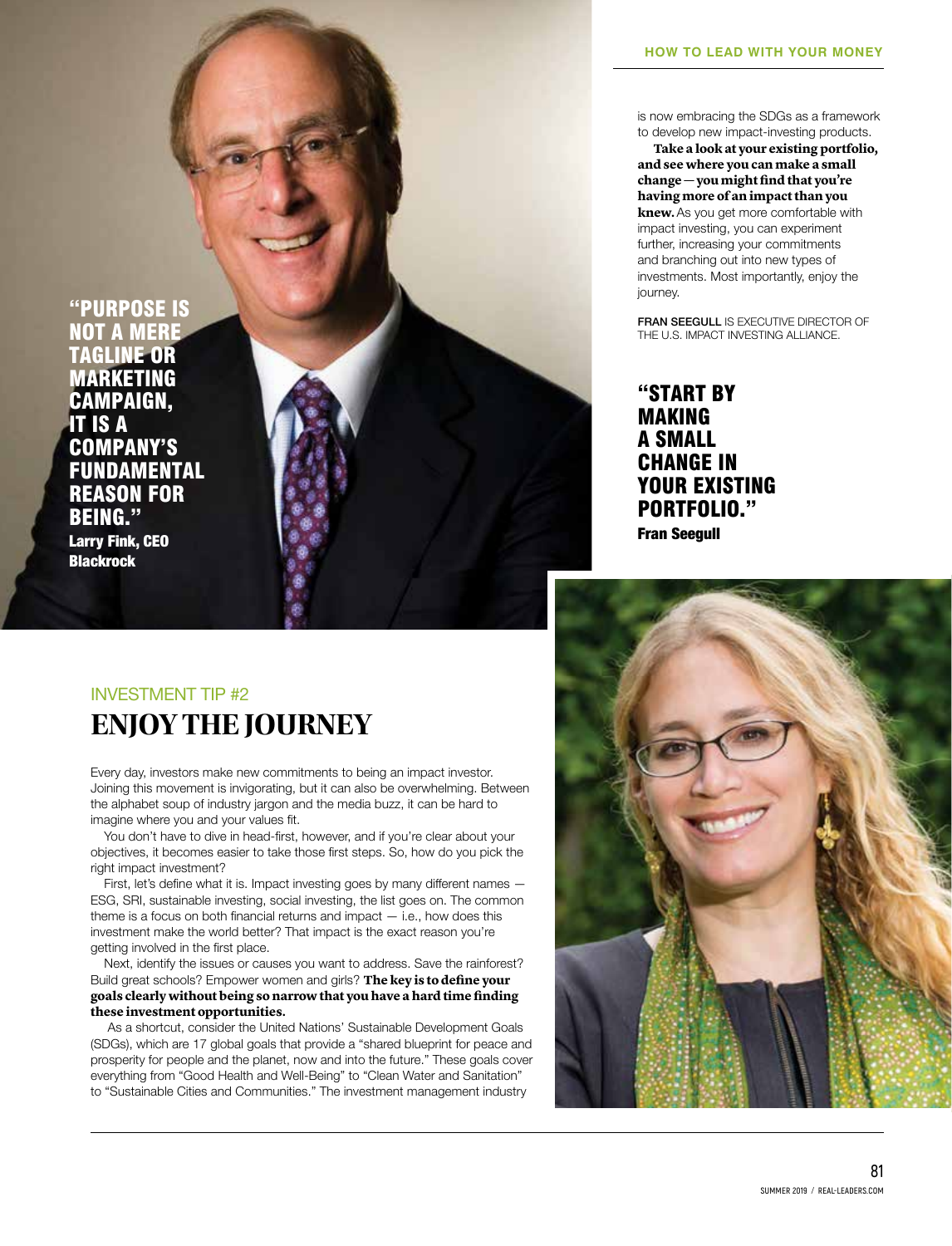

### INVESTMENT TIP #3 **BE AN INFORMED IMPACT INVESTOR**

Impact investing can sound overwhelming. Many assume that every dollar you invest has to change the world. With so many sustainable investing funds around, it can feel like you need weeks of research before taking action.

I've found that a good place to start is to look at what you already own. See what companies are in your portfolio, and spend a little time reading up on their business practices. Do they care about climate change? How do they treat their employees? Have there ever been any controversies? Knowing what you own and making a few, simple decisions based on this knowledge can go a long way in turning a standard investment portfolio into one geared for positive impact.

 When you're ready to make an investment, take a good look under the hood before you buy. **Don't just assume that all companies in that ESG index fund live up to your standards.** Explore the companies in those funds and ask some questions. Being an impact investor means being an informed investor.

 Starting small is OK. Yes, when we think of impact investing, big world problems like hunger, rising sea levels, and poverty come to mind. But the truth is, those things are big problems for a reason: They're difficult to solve. And with the growing number of funds and investment choices out there, it can be difficult to know where to begin.

**Investing in a company that is solving a problem even a small one — can be an exciting and rewarding opportunity.** Impact investors shouldn't let "perfect" be the enemy of the good. Find investments that influence something you care about and start from there.

LIESEL PRITZKER SIMMONS IS FOUNDER OF THE BLUE HAVEN INITIATIVE.

### INVESTMENT TIP #4 **BUILD MULTIPLE INVESTMENTS**

Today, there are so many ways to invest money for both a financial return and social impact. **Despite conventional wisdom, anyone can be an impact investor.** With just \$20, you can start by visiting the website of Calvert Impact Capital. Investments here are low-risk and pay interest rates a little higher than your bank. Or, just open a savings account at a credit union that makes affordable loans to its members of modest incomes.

If you want excitement in your impact investing, you can visit investment crowdfunding sites like WeFunder.com, Republic.co, and CrowdfundMainstreet.com to **look for startups that are doing work that aligns with your values and expectation of what type of company creates a positive impact in the world.**

 Minimum investments vary, but some are as low as \$50 however, these investments are not low risk. Invest only what you can afford to lose. Wealthy investors learn fast to diversify their investments and create a portfolio of varying risk and return profiles. They just put a small portion of their investmenst into risky ventures such as startups. Even within their allocations to risk, they build portfolios of multiple investments.

building your impact portfolio especially when you're investing on crowdfunding sites — make lots of small investments over time rather than one that feels big. In other words, make 20 investments of \$50 rather than one investment  $of$  \$1,000.

So, when you

**Some investments are bound to fail. Most startup investors find that a few successful investments make up for the loss on others.** If crowdfund investing sounds too scary, stick with conservative impact investments and sleep well, knowing that your money is safe and creating good in the world.

DEVIN THORPE IS A CHAMPION OF SOCIAL GOOD, AN AUTHOR, EDUCATOR, AND SPEAKER.

### "MAKE 20 INVESTMENTS OF \$50 RATHER THAN ONE INVESTMENT OF \$1,000."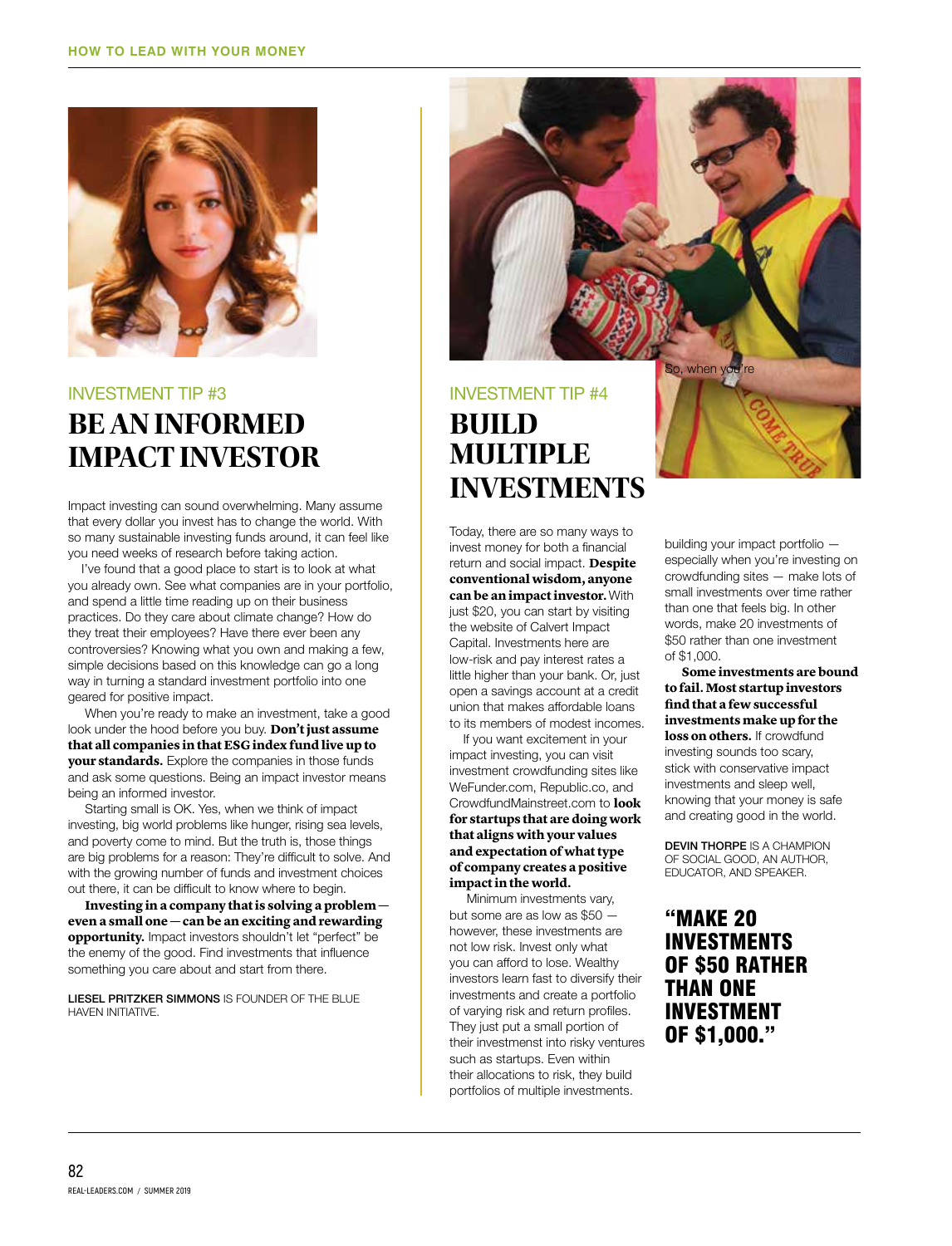#### PERSONAL JOURNEY

### **HOW A KIDNAPPING ATTEMPT LED TO THE FIRST SOCIAL IMPACT OFFICE IN THE WHITE HOUSE**

On a hot and muggy July afternoon, just as I was just settling into work at my first job in the foundation world, I was shaken by the sound of machine gun fire blasting through the front door of our office. Like the rest of my startled colleagues, I grabbed my phone and dove under a desk. It was the only thing I could think to do. Although Detroit, Washington DC, and LA were burning, and race riots were dominating the news, no one expected our quiet Midwestern city to be the subject of extreme violence.

 The target that day was not any of us on the staff. It was a kidnapping attempt for ransom, and the target was our CEO, the eldest son of the founder of General Motors. As a preventative measure, he escaped into a room-sized safe, and, after several hours, a swat team led the staff down the fire escape and released us unharmed. Although the terrorists were arrested and did not get their target, it was a day that changed everything for the office, the targeted official, and for me. It ushered me into the age of impact in its earliest stages, and ultimately led to me being asked, years later, to start and manage the first White House office on social impact investing and philanthropy.

**Our CEO, the target of the kidnappers, approached me a few weeks after the incident with a request. I had noticed a change in his demeanor.** His calm personality had become more lively, enthusiastic, and I sensed he had even gained a higher purpose. He asked me to begin a strategic planning process for the organization that focused on measuring the impact we were having. This was the beginning. We started to assess the social and community impact of our investments using detailed demographic assessment data. It super-charged the organization and gave me a focus for my professional life.

 Today, we are driving at light speed toward human progress. Impact has become the standard bearer and rallying cry of the future, and within a decade, will be commonplace rather than the exception. This phenomenon I call the New Age of Enlightenment because of its potential for significant human progress – surpassing the first, the 18th century period of progress.

 **Although we don't know how much money is being allocated to impact investing today, we do know that it's rising quickly and will appear as an avalanche of capital-seeking products and strategies within this decade.** New investment structures like Green Bonds, Enterprise Zones, Cryptocurrency economic aid to developing nations, side-by-side philanthropic and investment co-ventures, and more are all underway. There are hundreds of social-impact incubators at work, turning out new solutions to virtually every problem we



know. The main shared feature of all these new strategies is urgency. Patience with failing education, healthcare solutions, and environmental degradation is at an end. There is a drive of human capital, AI, and tech pouncing on virtually every problem we face.

**Investors are actively pursuing solutions to clean fuels and water, saving the oceans, advancing nutrition and health, and many other worthy causes.** This is the private sector at work and at its best. Letting market forces drive improvements in health care, personal safety, and the reduction in carbon footprints may be one way that sustainability could have the most lasting and significant effect. Some restless investors have also spawned the rise of impatient capital being put to use in these directions through political and corporate activism.

 The creative genius Peter Diamandis, along with co-author Steven Kotler, wrote in their 2012 groundbreaking book Abundance, "Humanity is now entering a period of radical transformation in which technology has the potential to significantly raise the basic standards of living for every man, woman, and child on the planet. Abundance for all is actually within our grasp."

**What this means is that if abundance is within our grasp, then by strategically working backward we can know the obstacles to reaching it.** We can begin to create the solutions to surmount them. As the development of policy shifts to the private sector, we must integrate industry, innovation, philanthropy, and the social sciences to work as partners, or we will never reach what Diamandis, the X-Prize Founder, has laid out as our goal. We are talking fetterless opportunity and solutions beyond our present imagination. Only fear, political constraint, or lack of dreaming can eclipse this New Age of Enlightenment.

JAMES ROSEBUSH IS A BEST-SELLING AUTHOR, SPEAKER, AND CEO OF GROWTHSTRATEGY, A CORPORATE ADVISORY FIRM. HE IS THE MANAGER OF THE REAGAN WHITE HOUSE OFFICE ON IMPACT AND HAS A PERSONAL PASSION FOR COACHING EXECUTIVES TO SPEAK LIKE RONALD REAGAN. HE HAS ALSO ENJOYED UNIQUE ACCESS TO QUEEN ELIZABETH II, FROM WHICH HE HAS LEARNED MUCH ABOUT LEADERSHIP.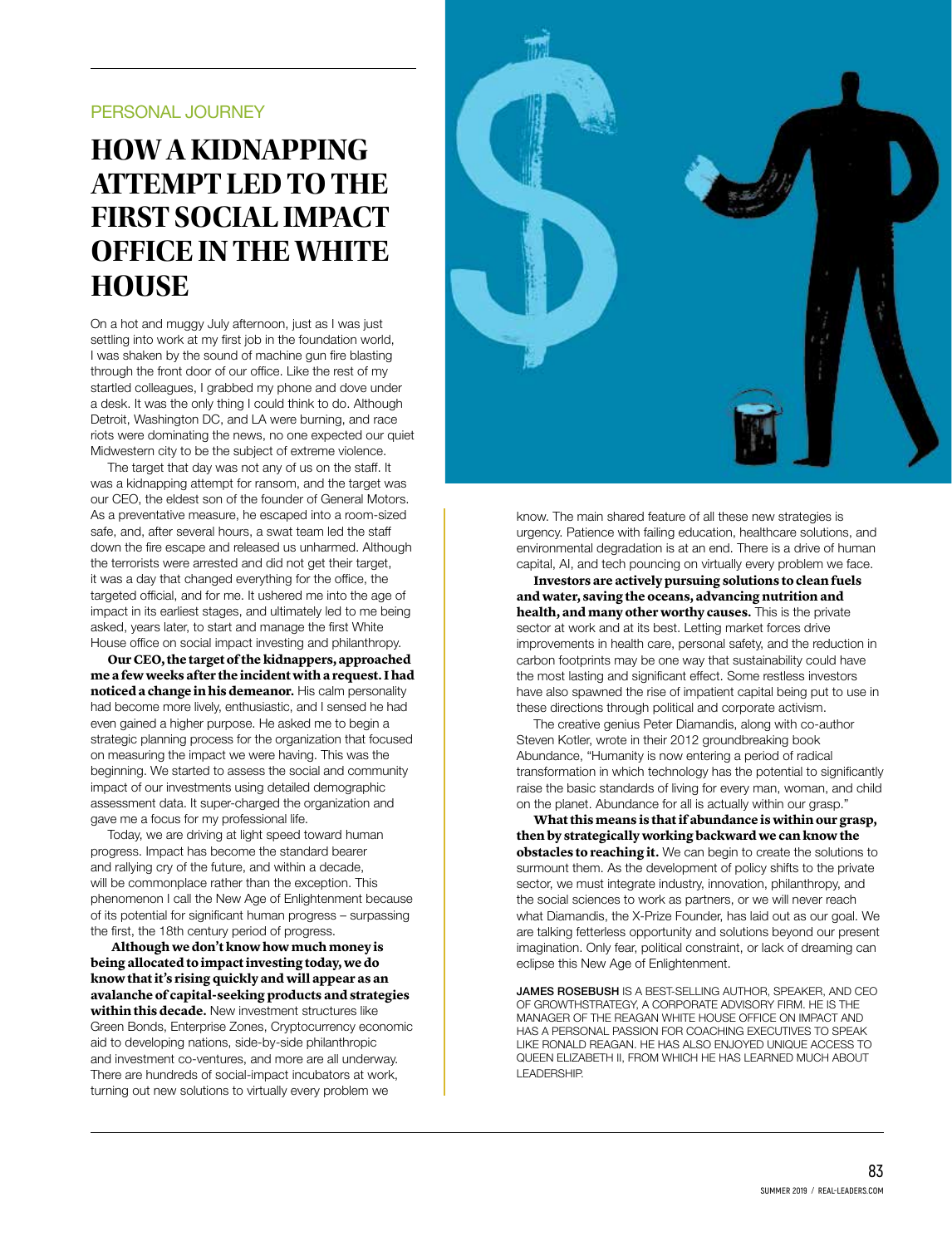#### CASE STUDY

### **THE POWER OF ART, DESIGN, CULTURE, HERITAGE, AND CREATIVITY**

A robot that prints art on fingernails? It was by far the buzziest of the buzzy entries at a social business plan competition in the summer of 2017. Its developer, Preemadonna, is a technology company "that builds smart products to power creative platforms and inspire self-expression." Its first product, The Nailbot, laser prints art, emojis, pictures and designs directly onto fingernails from a person's phone in less than five seconds. By purchasing the device, entrepreneurs can sell unique and intricate swipes to friends, family, and anyone else with nail-art flair. More importantly, it inspires the ambitions of women and girls from a young age.

**"What really grabbed me was the focus on empowering girls to be creative,"** says Laura Callanan, a competition judge and founder of Upstart Co-Lab, an impact investment initiative focused on growing and strengthening the creative economy as a catalyst for global change.

In 2018, Upstart partnered with Spanx inventor/ microloan advocate Sara Blakely to source and screen early stage investment opportunities that backed female entrepreneurs in the creative economy. Preemadonna was their first company.

"What makes Preemadonna so interesting is they are looking to build a life-long community of engaged, empowered, creative women. Nail art for pre-teen girls is just the start," Callanan adds.

Since 2016, Upstart has explored how the creative economy in the United States, now valued at \$763 billion, can be more inclusive, equitable, and sustainable overall.

Callanan points to British author John Howkins, who in 2001 coined the term **"creative economy"** 

**as a new way of thinking and doing that revitalizes manufacturing, services, retailing, and entertainment industries with a focus on individual talent or skill, and art, culture, design,**  and innovation. It's a key to stabilizing threatened communities, in particular, and ensuring their affordability and sustainability regardless of geographic location.

"Today, creative economy definitions are typically tied to efforts to measure economic activity in a specific geography," she explains. "A relevant set of art, culture, design, and innovation industries is determined, and the economic contribution of those industries is assessed within a region. A unique set of industries defines each local creative economy reflecting the culture, traditions, and heritage of that place."

Upstart Co-Lad research finds that 24 percent of B Corporations in the United States are in the creative economy, and, anecdotally, that many entrepreneurs in



"IN THE U.S., MUSEUMS, PERFORMING ARTS CENTERS, AND OTHER INSTITUTIONS CONNECTED TO ART, DESIGN, CULTURE, HERITAGE, AND **CREATIVITY** HAVE MORE THAN \$58 BILLION IN ASSETS UNDER MANAGEMENT." the creative economy gravitate toward a social purpose business as opposed to a conventional business.

For that reason — and contrary to conventional wisdom — Upstart found impact investing opportunities in the creative economy are not only available, but numerous, although it's largely a case of "hiding in plain sight."

Indeed, Upstart Co-Lab identified more than 100 funds, representing an estimated \$60 billion AUM that have been active in the creative economy. Yet, a lack of visibility and intention means "that when investors ask their wealth advisors for opportunities to invest for impact in the creative economy, they are told the opportunities don't exist. This simply is not true."

"In the United States, museums, performing arts centers, and other institutions connected to art, design, culture, heritage, and creativity have more than \$58 billion in assets under management but have been sitting on the sidelines of impact investing," Callanan concludes. "The creative economy can be the door to welcome these institutions into a larger conversation about aligning their financial assets with their missions and values."

AMY BENNETT IS THE DIRECTOR OF MARKETING FOR IMPACT ASSETS, WHERE SHE DEVELOPS CREATIVE STORIES THAT ILLUMINATE THE NEEDS OF INVESTORS.